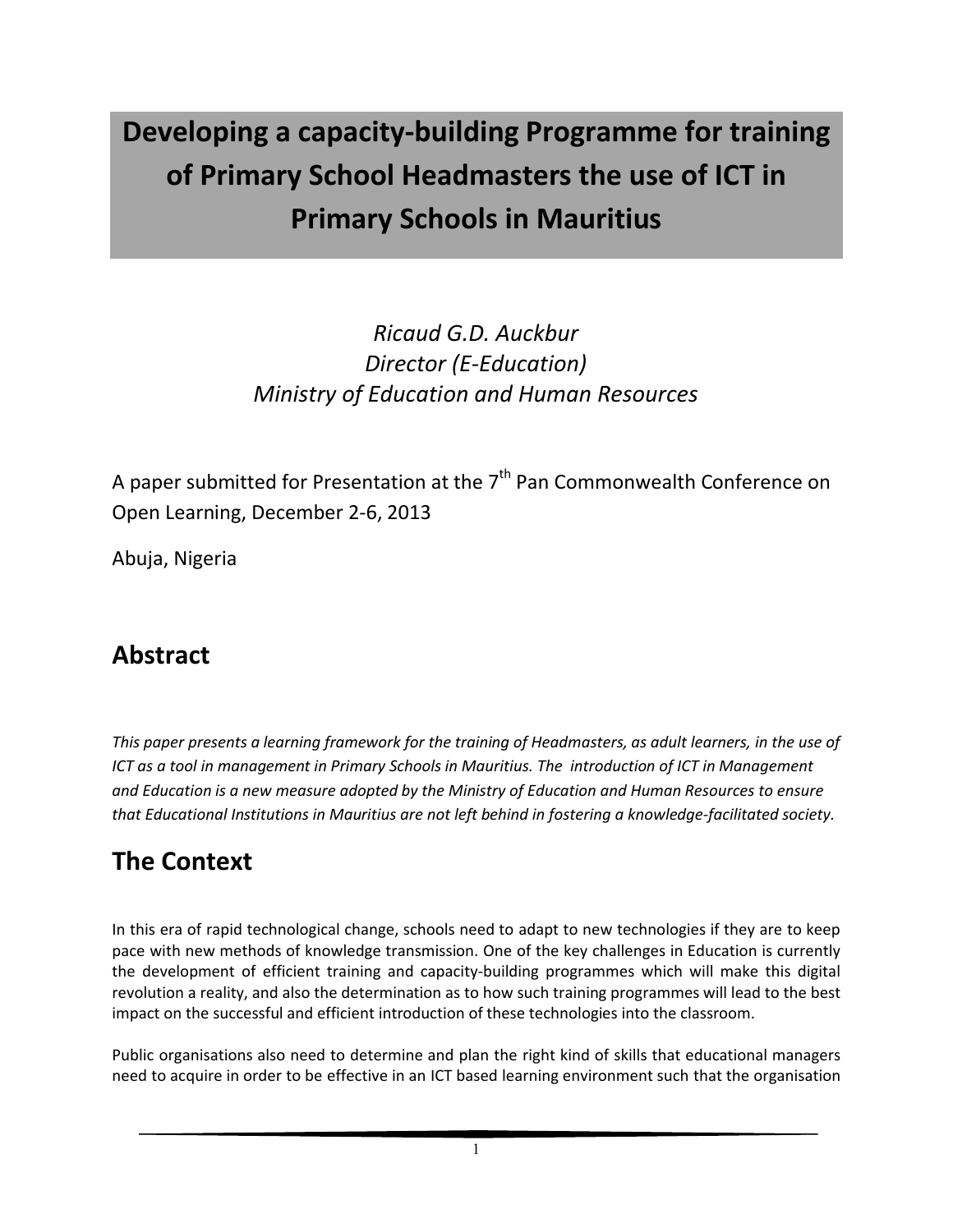benefits with the staff then emerging as a knowledgeable and proficient one in a society where ICT skills are a requirement for successful social, industrial and personal integration.

### **The Issues**

As we live in an increasingly technological environment and are harnessing the power of ICT and emerging technologies to enhance teaching and learning, the Ministry recognizes the key need to turn the digital divide into digital dividends and pays special attention to the issues of training in Educational Management in the use of ICT. It is the intention of the organisation comes up with implementable training programmes to expand opportunities for lifelong learning for all Headmasters, anytime and anywhere  $1$ 

It is important that Headmasters are provided with learning programmes in the field of ICT in Education, as such a training will contribute in the creation of managing a competent workforce for the country to emerge as a knowledge society with a IT literate population. This is illustrated in the Government Programme 2012-2015 where it is stated that : *Government will upgrade human capital in the ICT sector, so as to generate more value-added per worker. Government will train and supply global talents in various streams of the ICT industry.1*

It is also a necessity that Headmasters will need to be trained in the conversion of existing curricular material into ICT-ready material context in order to ensure an effective cross linking of the teaching and learning process between what the student will be learning in books and what the student will experience at the same time through ICT. The learning process through ICT will become relevant only when there is a direct link to the formal curriculum – It is not enough to ensure access to information. This access has to be relevant and contextualized. One important aspect of training of Headmasters in the use of ICT in schools is therefore that teachers and curriculum developers must be sensitized in not only the use of already available material on the web but, equally importantly, also how to ensure that teachers under their supervision re-contextualize the material.

A critical component in teaching of Headmasters in the use of ICT is that there cannot be a one size fits all strategy in ICT that will suit all Educational managers, because Headmasters, as adult and experienced learners, are different. What is crucial is that each Headmaster becomes familiar with the existing tools available to him/her, adapts existing downloadable material available on the web to suit his or her own class style and constraints, and generates new material there from. In short, ICTs can be used differently by each Educational manager by giving freedom of choice by education to choose their context and style.

ICT can also potentially enhance the learner's autonomy, provide the teacher has access to resources at work or at home. There are already several produced websites giving major resources in Educational Management.

<sup>1</sup> *Government Programme 2012- 2015, Republic of Mauritius*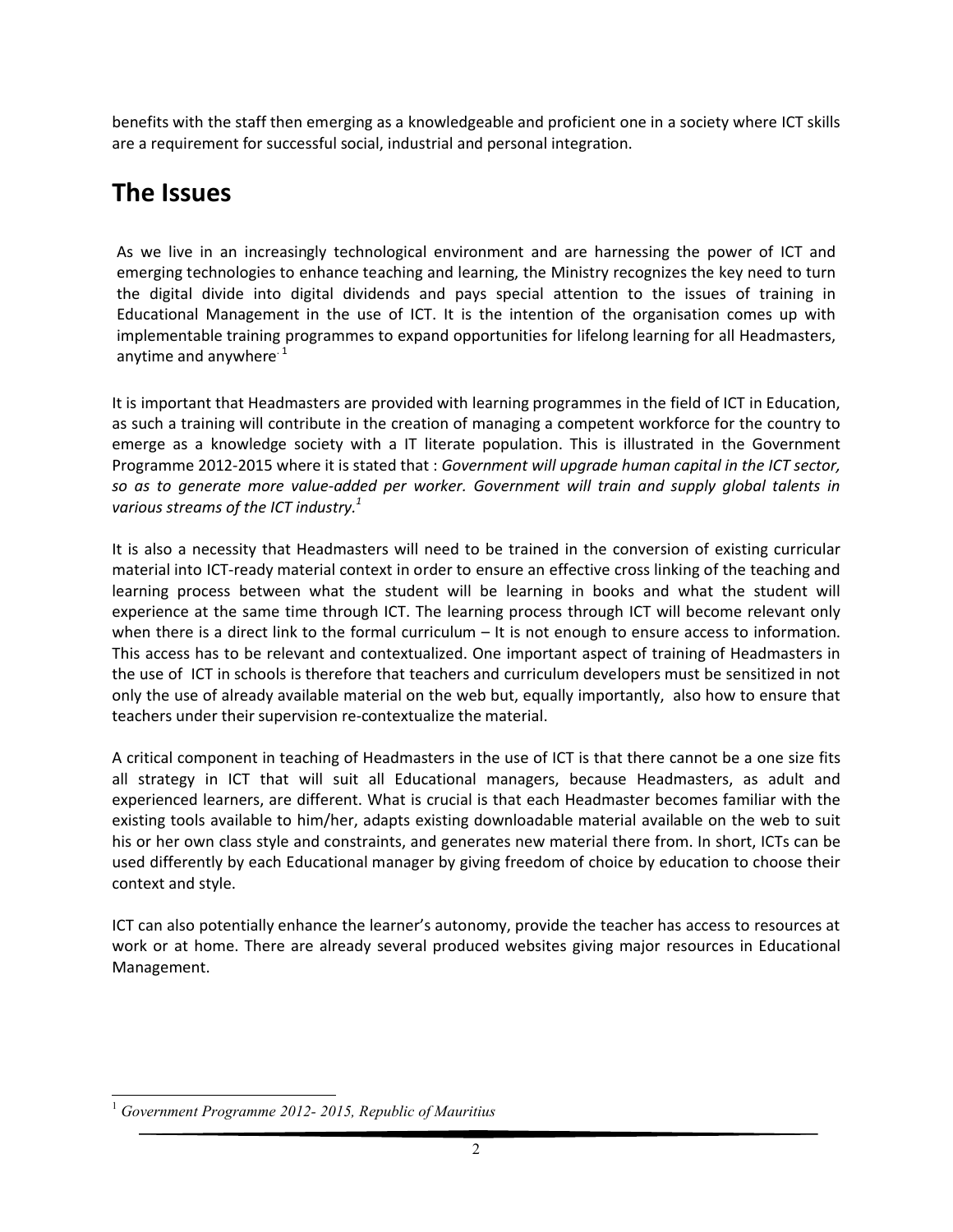# **Training Needs Analysis for ICT in Education for Primary School Headmasters in Mauritius.**

Information and Communication Technology (ICTs) has now become a key transformational tool in societies around the world, and the field of education is not left behind in this wave. With the pace of development of technology and its integration in all aspects of daily life, it is essential that teachers have a thorough skill and working knowledge of these media, along with adopting these technologies to enhance the performance and engagement of their students.

The introduction of ICT in schools and the training of educators in ICT includes training in platforms as diverse as, inter-alia, personal computers, laptops, tablets, printers, LCD projectors including interactive projectors, palm devices, iPods, fax machines, cell phones, Internet, and Intranet.

It is therefore clear that training in ICT not only involves training in the technology, but also an understanding of the cognitive, technical, and social aspects of the use of ICT as a tool. It recognizes that in the technologically connected world, one does not live in isolation and therefore needs 'soft' as well as 'hard' skills to confidently, reliably, and responsibly use ICT.

The analysis of the training requirements in Information and Communication Technologies (ICT) for Headmasters of Primary schools in Mauritius is therefore a key aspect to determine the requirements of Headmasters through ICT and integrating ICT into their practice and future school management.

This training need analysis needed to be evidenced-based, and has required the coming up with a TNA survey with a collection process through multiple channels including an online survey, semi-structured focus group meetings and review of course documents. The target groups for such training would include Headmasters at Primary school level and the subsequent training would involve capacitybuilding in the curricula related to the use of ICT as a support tool in Educational management programs.

A key objective of the determination of the training need has been to ascertain the level at which Educational Managers at Primary School level possess basic ICT skills on a personal and a professional level through with a focus on how they are using those skills in the integration of ICT in managerial practice.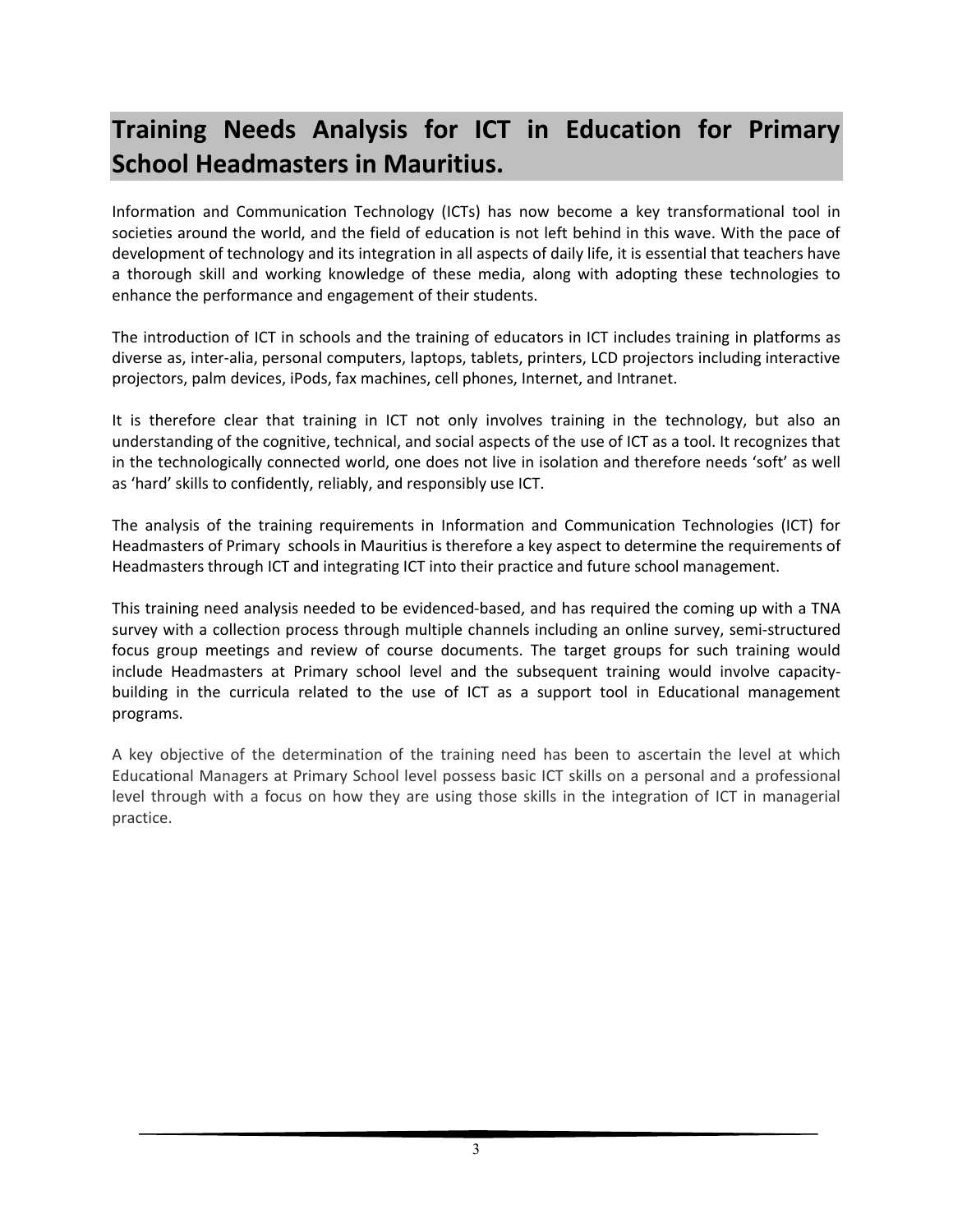### **A Review of learning theories**

#### **1. A discussion of three learning theories : Behaviourist, Constructivist and Andragogical theories**

#### **Introductory remarks**

It is important that any training programme takes into consideration current learning theories so that trainers are better equipped to adjust their teaching styles to the needs of learners. Smith and Dalton <sup>2</sup> thus assert rightly that Knowledge of learning styles has become more important as learning frameworks change and expand, and as the options we have to learners also expand with new technologies and contexts of delivery.

#### **Behaviourist**

The learning theory of Behaviourism puts emphasis on the element of learning as due to acquisition of knowledge achieved through the influence of external action acting as a stimulus leading to a change of behaviour and hence learning. In this learning theory, a repetition of desired actions leads to the accompanying reward of good habits, resulting subsequently in a positive change in behaviour and learning due to elimination of bad habits. A characteristic perception in the behaviourist view of learning is that the teacher is the dominant person in the classroom and takes complete control of the learning process*. 3*

Distinct from other theories of learning such as constructivism described below, the behaviourist learner does not have any opportunity for evaluation or reflection within the learning process and is simply told what is right or wrong. In behaviourism, the focus is on external changes in behaviour and not in the internal processes of learning leading to behaviour change.

B.F. Skinner was one of the leading proponents of the behaviourist theory in his research, in particular highlighting the following characteristic factors influencing learning:

- Pleasant experiences (such as rewards or praise) are positive reinforcers in learning. Unpleasant experiences (such as punishment) are negative reinforcers in learning. Continuous reinforcement increases the rate of learning.
- Intermittent reinforcement contributes to longer retention of what is learned.
- ∑ A lack of any reinforcement can also shape learning and behaviour. If people receive no acknowledgement of their behaviour, they will learn from that absence of reinforcement and likely change that behaviour until they receive some kind of reinforcement.

#### **Constructivist Theory**

<sup>2</sup> *Smith and Dalton in Getting to Grips with Learning Styles, Deakin University, NCVER Report (2005), 4*

*<sup>3</sup> A Comparison of Two Theories of Learning -- Behaviorism and Constructivism as applied to Face-to-Face and Online Learning, E-Leader 2012 Conference Paper, Manila)*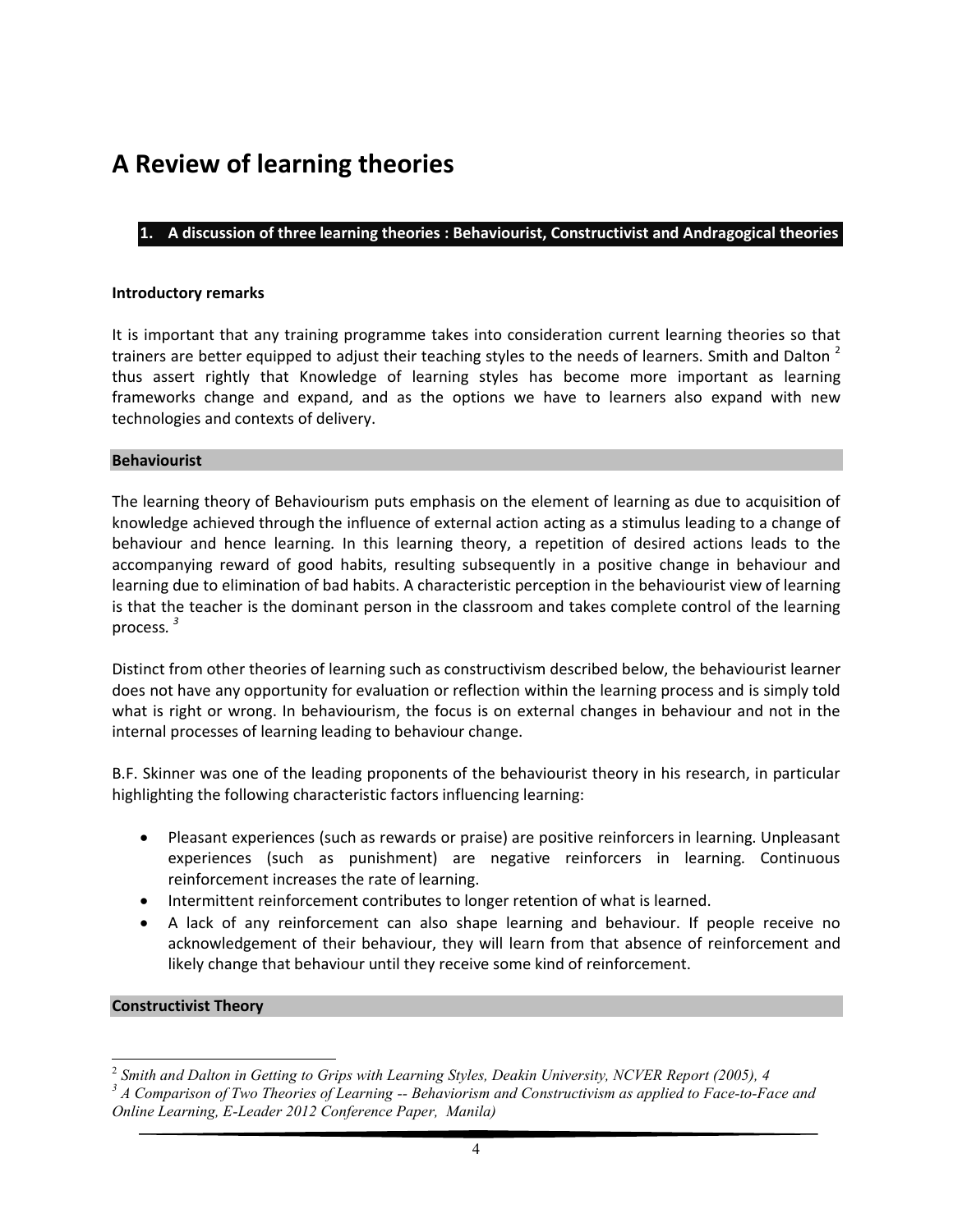Constructivism is a theory of learning and an approach to education that lays emphasis on the ways that people create meaning of the world through a series of individual constructs.

Constructivism is characteristic of self-directed learning in the sense that the constructivist learning theory perceives learners as agents who can on their own be active in the generation and transformation of learning models such that they can then construct a reality of learning which best fits what they have built on their own. Constructivists such as Vygostsky thus assert that all reality is a narrative construction in the imagination of individuals.

In the constructivist theory, learning is essentially seen as self-directed and geared towards creativity and innovation. The model considers that education is a growing process based on the sequence of analysis, understanding and combination of prior experience to generate fresh knowledge. In the constructivist theory, teachers have the purpose of guiding students in a heuristic process of selfdiscovery and problem solving through experimentation with existing learning and its modification to result in the creation of new knowledge.

A characteristic of the constructivist theory of teaching is that educators in this model are essentially facilitators and is not just engaged in bluntly transmitting content. Thus, in the constructivist model, the teacher is first and foremost a facilitator to assist the learner in getting his or her own understanding of the content, while a non-constructivist teacher gives a didactic lecture which covers the subject matter will little concern as to whether the learner has understood better through a self-construction and selflearning process. A non-constructivist learner plays a passive role in the learning process, while the constructivist learner actively participates in the learning pattern by being given the opportunity to experiment with learning and develop a participative role in the learning process. A critical distinction of constructivism from other learning models and theories is that the theory gives low emphasis on content and puts stronger focus on the learner. Thus, while a teacher mostly gives a monologue, a facilitator is in continuous dialogue with the learners  $^4$ .

#### **Andragogical Theory of Learning**

The andragogical learning theory was first theorized by Malcolm Knowles in 1990<sup>5</sup>, and, in contrast with behaviourism and constructivism which relate to learners in general, andragogy as a learning theory puts emphasis on the adult learner. This is particularly relevant in the model of learning for TVET because this sector of education and training focuses on learners from various backgrounds and origins. Adults learn differently, and for different reasons, than do children and young adults, and trainers in TVET have to be aware of its implications and not assume the same learning models to be functional as in the case of pedagogical learners.

While children and younger students do not generally take the initiative to acquire new knowledge and wait until the educator comes to them with new concepts, the andragogical theory considers that adult learners investigate learning tasks, assess the products associated with learning this body of knowledge and focus efforts into obtaining new knowledge. Andragogy, in contrast with classical pedagogical learning theories, consider that adults are responsible for their own decisions with regards to new

<sup>4</sup> *Rhodes, L. K., and Bellamy, T. 1999. Choices and consequences in the reform of teacher education. Journal of Teacher Education 50:17-26*

*<sup>5</sup> The adult learner: a neglected species, Malcolm Shepherd Knowles, Gulf Pub. Co, 1990*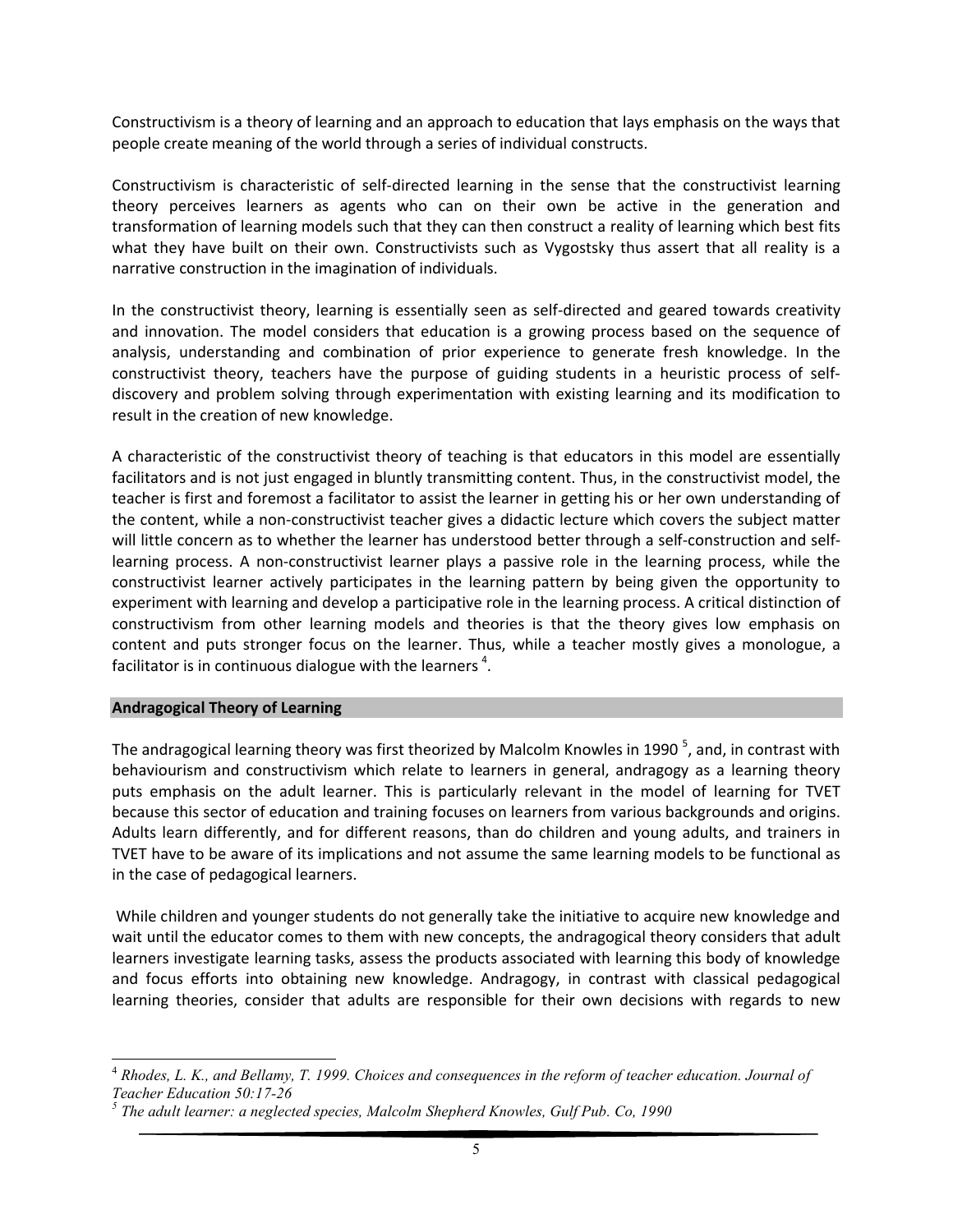knowledge. Adults possess a deep desire to be recognized as self-disciplined, self-motivated, and independent self-helping individuals.

In Adult education and in TVET, it is particularly apparent that learners are psychologically conflicted if presented with new knowledge in a pedagogical approach since adult learners have to be independent and self-developing in contrast to a culture of behaviourist dependency to external factors and teachers which was characteristic of their early education.

#### **2. Relevance to the teaching and training of Headmasters of Primary Schools in Mauritius**

The challenges that are facing headmasters in Education in the  $21<sup>st</sup>$  Century are many and complex, and for Headmasters in Mauritius, they find themselves at crossroads with several changes that are rapidly taking place both inside and outside their own educational institutions. Among these changes has been the introduction of technology in schools, and just like any other reform that takes place in education; headmasters play a key role in its development. Schools in Mauritius are progressively being equipped with computers to be used in the teaching/learning process and there is a need for Headmasters to learn and use technology within their educational environments. Practicing headmasters are faced with a challenge to learn technology so that they can function in technology-based environments that are increasingly being implemented in schools.

This is why it is important to mount an in-service training programme for Primary Headmasters in Mauritius, but it is also important to realise that such an in-service training programme for headmasters can take different forms in different schools depending on the learning styles in the various institutions. The study of learning theories indicated clearly that a systematic approach to training of headmasters is important so that the headmasters can be more involved and focussed in the capacity-building process, and also benefit from the training.

First, the constructivist model is of particular relevance to the newly appointed headmaster who has little experience in leading an educational institution albeit at Deputy Head Master level, and hence has to adopt a learning attitude and model which is characteristic of a constructivist learner. A training course for such new Headmasters has to be basically geared towards the setting up of a self-learning and self-directing programme since the Headmasters are from varied backgrounds and will require a training which is customised to their own contexts.

While the behaviourist model is not so adapted in a training programme for adults such as Headmasters, there is still relevance in adopting a behaviourist approach in particular through a peer-to-peer learning strategy with experienced retired Headmasters being eventually called in as resource persons to share experiences in their past managerial styles in schools. While not necessarily being resource persons as dominant person in a classroom and taking complete control of the learning process, such experienced and past Headmasters would benefit in adopting a behaviourist approach in securing new information to new Headmasters in do's and don'ts in the trade.

The Andragogical model suits well the concept of training of experienced adults such as headmasters, with Knowles highlighting that basic principles of andragogy can increase efficiency of training, save time, and become more focussed. The Andragogical can be particularly highlighted for headmasters in the following aspects: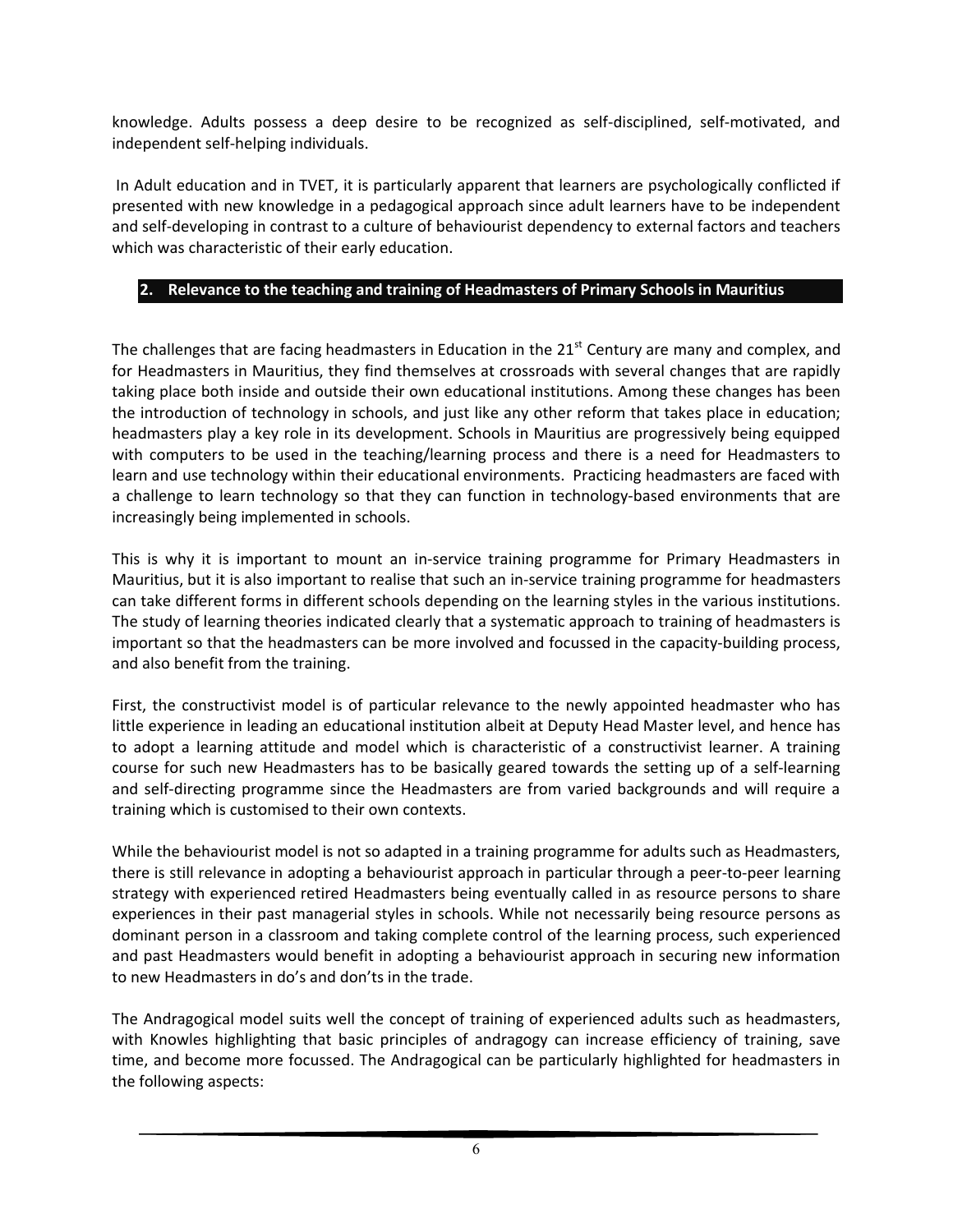- 1. Self-concept and motivation to learn- Headmasters need to know why they are being trained, and must be involved in the planning of their instruction.
- 2. Experience- Personal experience, especially from experienced Headmasters, (including their mistakes) provides the basis for learning activities.
- 3. Readiness to learn Headmasters are most interested in learning tasks that have immediate relevance to their job as heads of Primary institutions.
- 4. Orientation to learning- The process of training of Headmasters must be a problem-centered approach in real-life school examples, rather than subject-oriented.

#### **3. Beyond Andragogy : Implications of learning theories on incorporation of technology within a training of Primary School Headmasters program in Mauritius**

The emergence of the Internet and expansion of online courses on the net targeting a wider adult audience and the possibility of learning literally at one's fingertips is changing the current landscape in human resource development across the world and Mauritius is not left behind in this respect.

As the cost of connectivity is falling down, there are currently increasing opportunities and possibilities that are evolving in the field of open and online training for Primary School Headmasters. Training through technology is progressively becoming an accepted model of capacity-building in the local educational landscape.

Yet, there are specificities in such a new training framework. In a technologically-driven course through the internet, Headmasters can make their own sense of school management from their own particular perceptions, can conceptualise their own environment and have the potential to learn continuously and in real time by interacting virtually with their other colleague Headmasters. The advent of the internet provides a new framework for facilitation of learning through a new structure of learning community and workplace. Technology links up through hyperlinks, through use of new community tools such as blogging and chatting, or through enriching instructional designing by video streaming and flash animations. Such technological tools make Headmasters move out of their limited school environment, learn at their own pace from homes, seek on their own when and what they wish to learn and in which order, create a sense of self-efficacy and apply competencies in novel and unfamiliar situations. Such a new learning process goes beyond Andragogy and creates a whole new paradigm in learning.

This new potential of education through self-edification and self-determined learning, which is particularly emphasised in a connected and technologically-oriented environment in education, is particularly highlighted in the new learning theory of Heutagogy, a concept coined by Stewart Hase of Southern Cross University and Chris Kenyon in Australia. <sup>6</sup>

Heutagogy places specific emphasis on learning how to learn, double loop learning, universal learning opportunities, a non-linear process, and true learner self-direction. So, for example, whereas andragogy focuses on the best ways for adult people to learn, heutagogy also requires that educational initiatives include the improvement of people's actual learning skills themselves, learning how to learn, as well as going through a given subject itself. This is a characteristic of open and distance learning, and will suit well the development of learning programmes for adult and experienced learners such as Headmasters.

<sup>6</sup> *(Hase, S & Kenyon, C (2000), 'From Andragogy to Heutagogy', Ulti-BASE In-Site, December, Published version accessed from: http://pandora.nla.gov.au/nph-wb/20010220130000/http://ultibase.rmit.edu.au/New/newdec00.html)*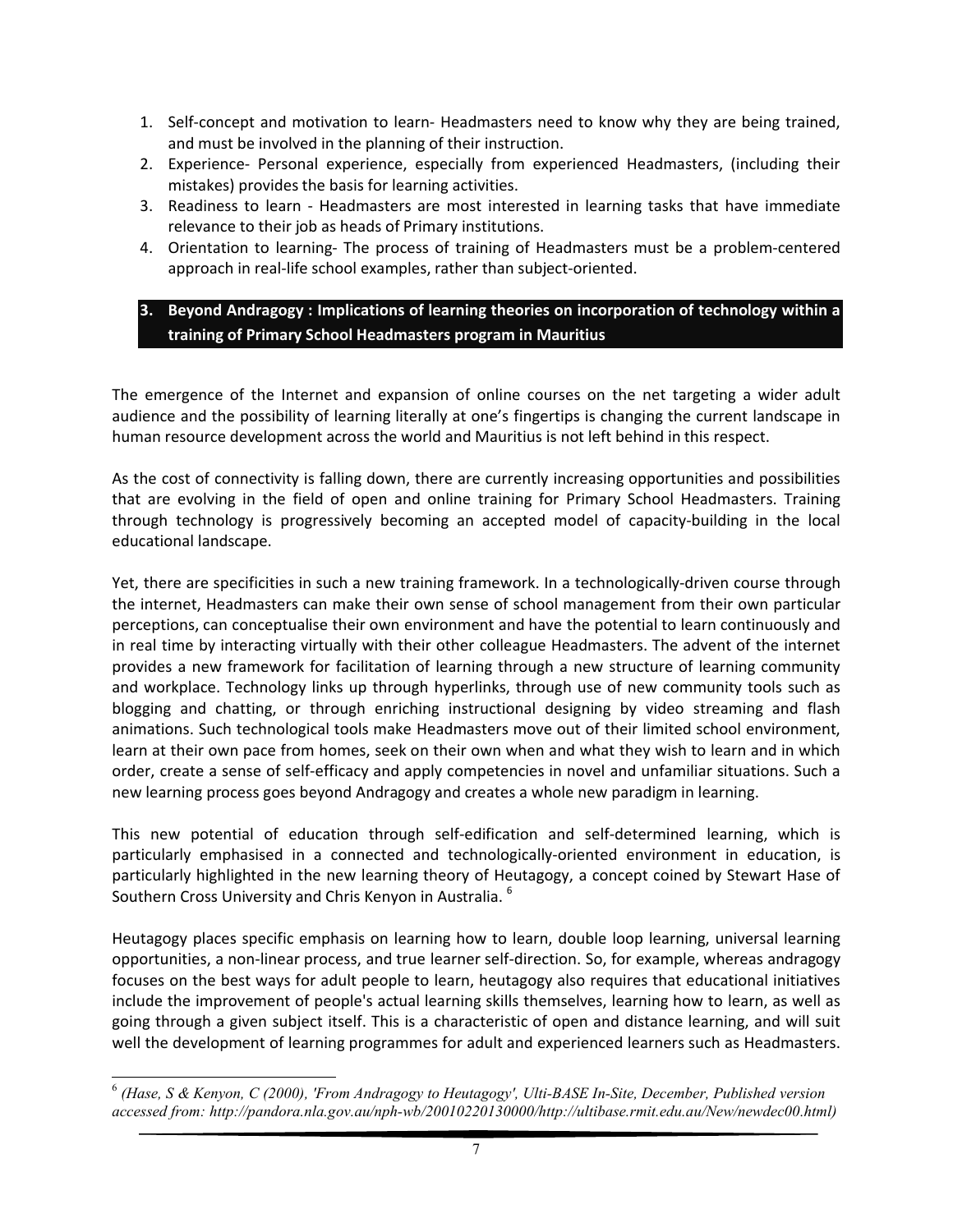Kenyon and Hase thus argue that the rapid rate of change in society and the explosion of information through technology must lead trainers to look at Educational approaches where learners determine by themselves what they need to learn.

Tanaka and Evers <sup>7</sup>on the other hand, have also coined the concept of Ernagogy, which is the notion of preparing people for, and performance of, work. This notion of Ernagogy particularly relevant to the training of teachers sector as it supports a continual blending of academic and vocational education for enhanced work opportunities throughout lives and careers, whether in one or several careers. The coming in of technology and globalisation of learning through the internet makes international dialogue and sharing of experiences in learning skills in management therefore relevant for Primary School Headmasters, and particularly in a context of a small island state such as Mauritius where local experience is limited and Headmasters would gain in getting skilled experienced from peers overseas through online dialogue and sharing of good practices over the internet.

The incorporation of technology in the training of Primary School Headmasters in Mauritius will therefore benefit the efficiency of capacity-building, and care will have to be exercised in the setting up of the right blend of instructional design tools, evaluation and assessment strategies (such as the potential provided by plug-ins such as online quiz and online assessments on the Moodle online training platform). By coming up with the right technological blend and platform for Training of Headmasters of Primary school, there is an unprecedented scope for trainers to come up with a large scale training programme with enhanced efficiency which was hitherto simply not possible through face to face training courses.

<sup>7</sup> *Tanaka and Evers,(Ergonagy : A New Concept in the Integration of "Kyo-Iky" and "Education." / Kazutoshi Tanaka and Michael B. Evers , Accessed from http://www.eric.ed.gov/contentdelivery/servlet/ERICServlet?accno=ED438465 on 1 December (2012 )*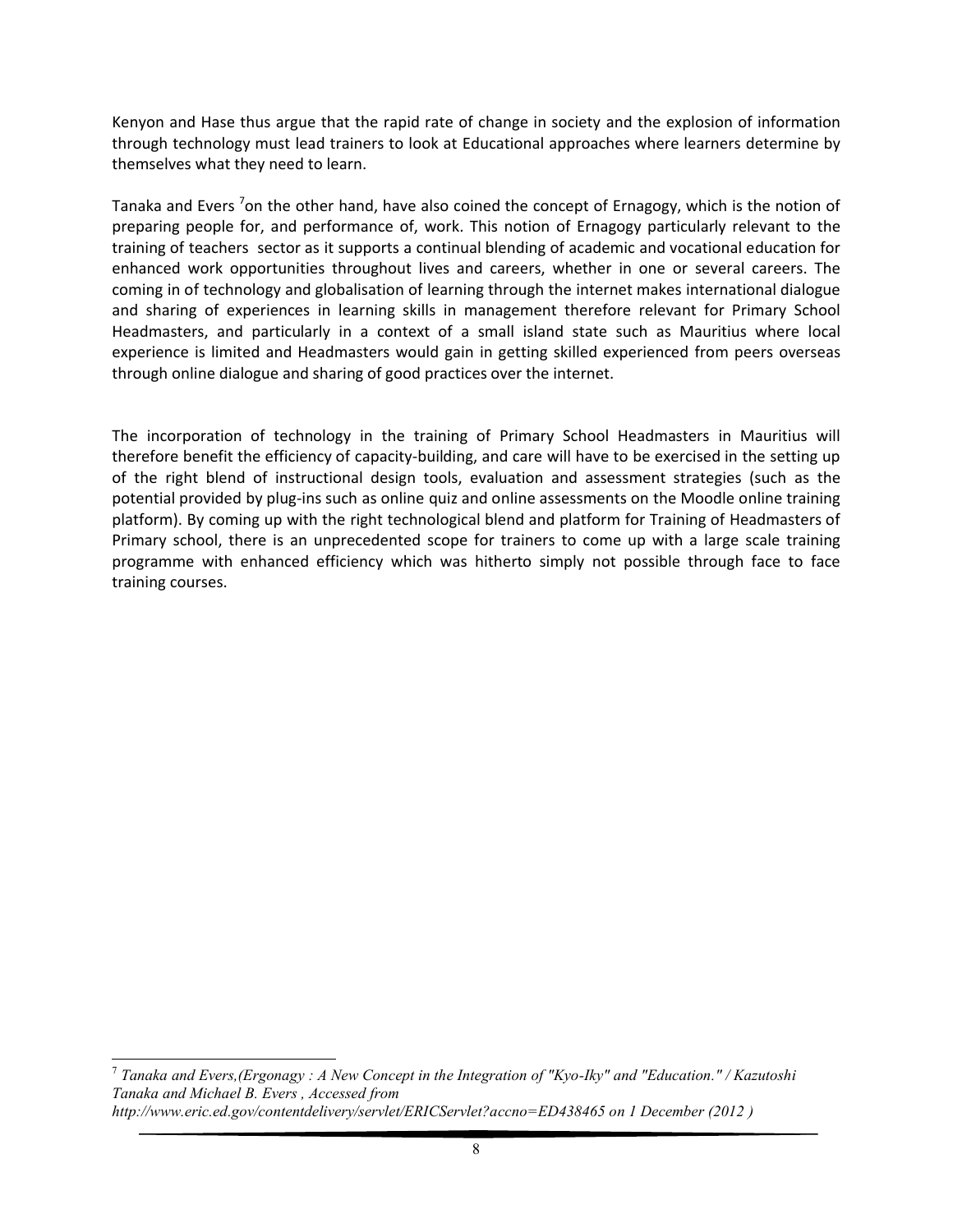### **Implications for Future Training by Ministry**

The Training Needs Analysis has enabled the Ministry to improve on the setting up of enhanced training programmes for all stakeholders in ICT in Education. The mounting and monitoring of the training programmes have been of a particular challenge bearing in mind that many of the concerned educators have had little or no earlier coverage of ICT in Education, and thus the culture shock of use of ICT in pedagogy had to be overcome through focussed and customised training as per the backgrounds, needs and aspirations of Headmasters.

### **Recommendations for improvement of training programmes**

Putting in place such a framework has been a very constructive experience, and has led to positive proposals for improvement of such capacity-building initiatives under the aegis of the Ministry.

Recommendations regarding the expansion of such training programmes include :

- (i) use of enhanced and customised online learning strategies for the training
- (ii) implementation of a continuous feedback mechanism for Headmasters to report to inspectorate on the use of ICT
- (iii) ensuring by headmasters to monitor the maintenance of the ICT equipment with regional technical teams of the Ministry
- (iv) Setting up of refresher training programmes after one year of first training
- (v) Setting up of a help desk at the Ministry for headmasters to contact in case of difficulties in use of ICT
- (vi) Creation of a post of ICT Support Officer posted in schools to assist headmasters in the use of ICT at school
- (vii) Division of Headmasters into small groups for more personalised learning
- (viii) Introduction of hands-on ICT practice component in training to promote learning by doing

### **References**

- 1. Government Programme 2012- 2015, Republic of Mauritius
- 2. Smith P. and Dalton J. in Getting to Grips with Learning Styles, Deakin University, NCVER Report (2005)
- 3. A Comparison of Two Theories of Learning -- Behaviorism and Constructivism as applied to Faceto-Face and Online Learning, E-Leader 2012 Conference Paper, Manila)
- 4. Strategy Plan 2008-2020, Ministry of Education and Human Resources, Mauritius
- 5. Rhodes, L. K., and Bellamy, T. 1999. Choices and consequences in the reform of teacher education. Journal of Teacher Education
- 6. The adult learner: a neglected species, ,Malcolm Shepherd Knowles, Gulf Pub. Co, 1990